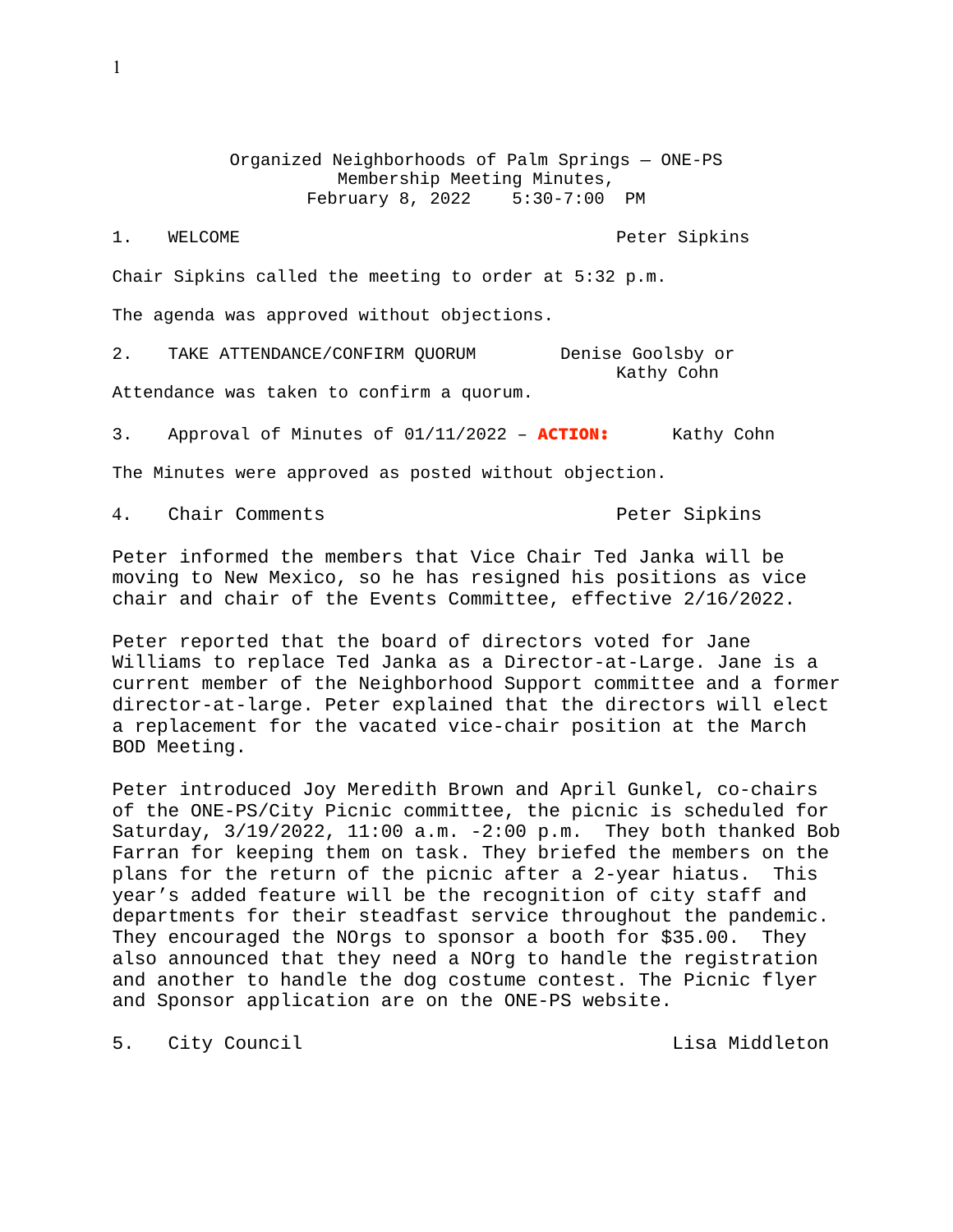2

Lisa thanked Joy, April, and Bob for their work on the picnic to recognize and celebrate after 2 rough years. She also commented on the celebrations and events during Black History Month. Lisa reminded the members that Dr. Martha Garcia, President/Superintendent of College of the Desert (COD) Rubin Perez, chair of its board trustees and staff are scheduled to address the PS City Council and respond to questions (this meeting with Council was subsequently canceled). Lisa stressed the importance of this opportunity to address the concerns of residents and businesses in the western region of the Coachella Valley. The stalled COD planning and development have frustrated taxpayers, given that they supported the bond election to fund the west valley campus in Palm Springs.

Lisa also urged the members to attend the listening sessions that Chief Mills will conduct next week in each district. (See Chief Mill's remarks below.)

Dennis Woods

The Council will also hold a public hearing on the redistricting maps for the City. Councilman Woods noted that the current districts are not balanced by population. There are several proposed maps that would remedy the unbalanced populations. They are posted on the City's website.

## 6. City Manager Justin Clifton

City Manager Clifton said that moving forward with the purchase of the property for the Navigation Center and the rollout of the wrap-around services for the homeless/unhoused is a top priority. He said there will be continuous outreach to the Desert Highland Gateway Estates Neighborhood beginning next month. Martha's Kitchen will manage the Navigation Center and its programs. According to Justin, that organization has successfully managed the temporary shelter at the Methodist Church and services at the Boxing Club without causing negative secondary impacts on the surrounding neighborhood. He noted that the homeless issue is a dynamic situation, so various adjustments will likely be needed.

Justin also commented on the delayed release of Covid data by Riverside County. Over 100,000 backlogged cases in the county were just reported.

He also commented on the importance of the COD moving forward with the construction of robust facilities to enable the higher education capacity in the west valley region.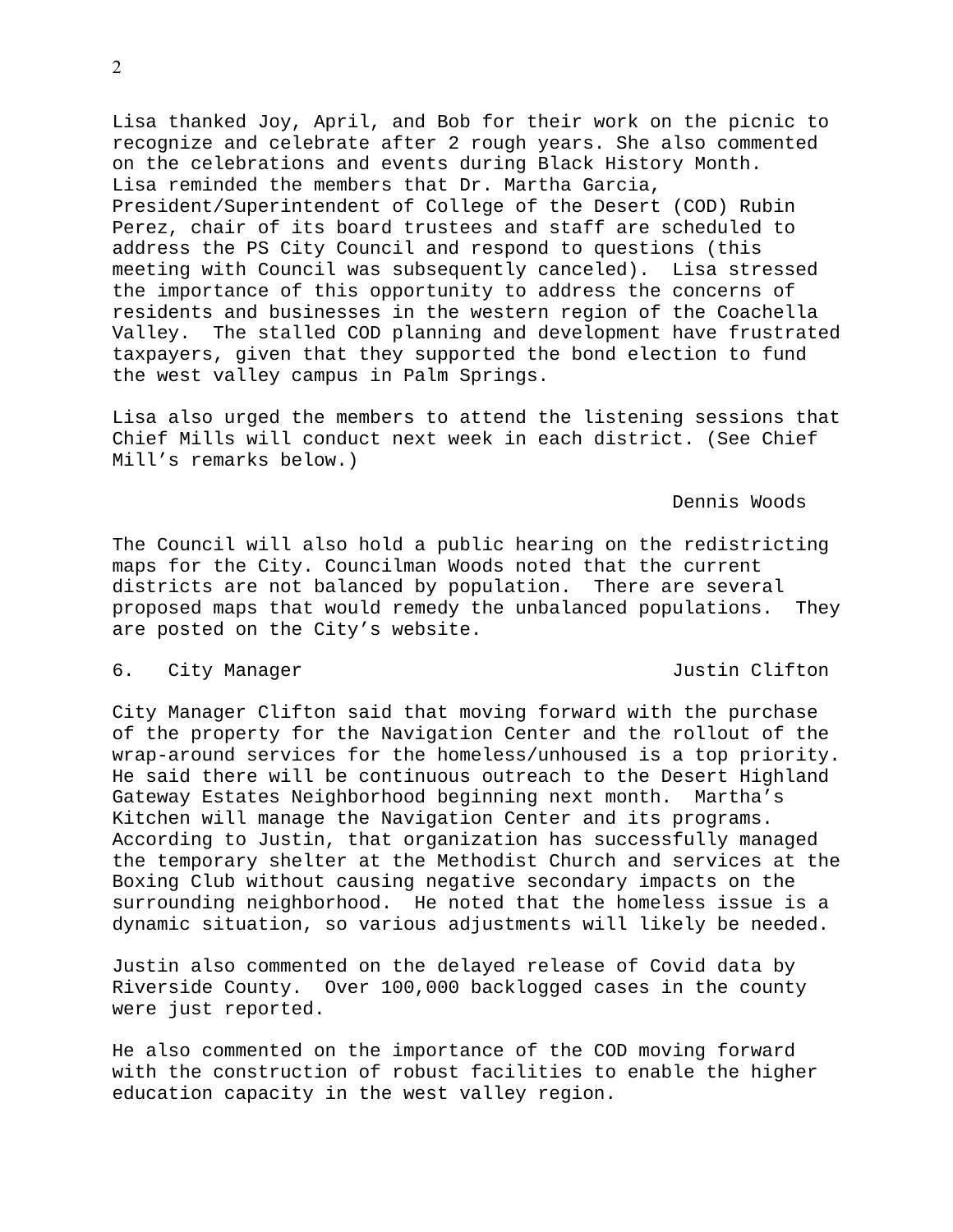Justin called on Chief Andrew Mills to announce the meetings that will be conducted at 4:00 p.m. next week in each of the five Council Districts. Chief Mills announced that the goal will be to first hear from the community what they want the mission of the PS Police Department to be. A similar exercise will be conducted with the department. By April, Chief Mills intends to have identified priorities common to both the department and the community.

## 7. City Employees and Departments

Danny De Selms (CERT) clarified the misreporting of the Covid data. Due to the surge of the omicron variant cases over the holidays, 110,654 were not reported until this week, thereby distorting the timing of the surge. The next weekly report should reflect a more accurate count.

Danny announced a new CERT class will be held April 8-10, 2022 with no cap on enrollment. He hopes for a class of 40-45, an increase of at least 10 peoples. Also, The Red Cross will resume its Smoke Detector Inspection program this month.

Nathan Gunkel (Fire Dept) reported that staffing is still a challenge resulting in a high rate of overtime to cover for ill and injured fire fighters. Seven positions were advertised this week. Nathan encouraged the members to call 911 if they see a fire in an open field. Be a good witness; note description of suspects and, if possible, stay near the fire until the department arrives

Lt. Gustavo Araiza introduced a different and more useful means for sharing crime data. Using graphics that showed the standard deviation, hot spots across types of crimes are easier to detect than they are when one looks at raw numbers over a 6-year period. He reported car theft as a hot spot. The cost of auto parts has surged, so many stolen cars are being stripped down and the parts sold illegally. Lt. responded to a concern raised by Deiter Crawford concerning increased homicides, eight in Desert Highlands. Lt. Araiza indicated that Lt. Frank Browning would be meeting this evening with that neighborhood.

8. Food Waste Presentation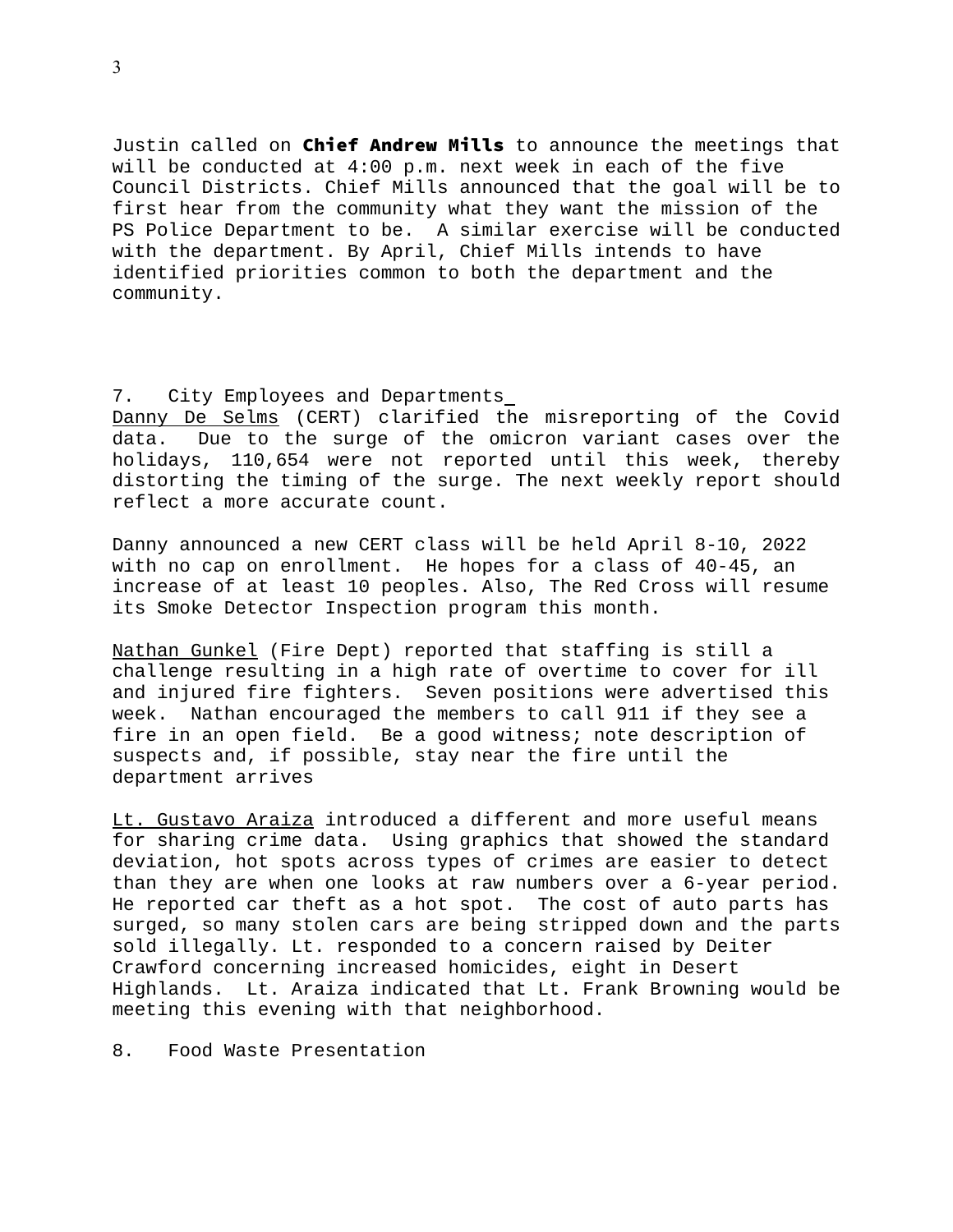Tracy Sheldon, PS Sustainability and Recycling department, and Chris Cunningham, PS Disposal Services, provided a Power Point overview of how trash is currently handled. SB1383 requires changes to managing disposal of food waste, the primary source of methane gas. The City and PS Disposal are working together for implementation October 1, 2022. New equipment, trucks, and bins will be necessary. All residents in single family homes will have 3 bins, each with pictures to illustrate what goes into the brown/gray, blue, and green bins. More information will be available closer to the implementation date.

9. Standing Committee Reports (See Written Reports)

Finance Tom Gardiner

The Six-Month Financials are posted.

Communications Charlie Roddy The Talk of the Town programs were informative and drew notable audiences. The Communications Committee will be considering communication strategies that better serve both the virtual and in-person modes.

Events Ted Janka

Ted noted that this would be his last meeting. He thanked those who got him involved in ONE-PS. He encouraged folks to volunteer in events by contacting Events or using the volunteer form on the website. The Farmers Market is a standing booth event on the 2<sup>nd</sup> and 4th Saturdays of the month. The Black History Parade and Village will be Feb.26th. (Downtown Park). And of course the Picnic is March 19th.

Code Enforcement/Public Works Don Barrett

Don announced that CEPW has begun posting a guide and summary of recent actions on the ONE-PS website.

Neighborhood Support Peter Sipkins Peter told Reps and Alts that to better support the NOrgs, the committee wants to have one director attend your NOrg's annual meeting. Please email Denise with the date, time, and location of your annual meeting. He also announced that recently we have received 3 inquiries from neighborhoods wanting to formally organize!

10. Desert Water Agency Xochitl Pena